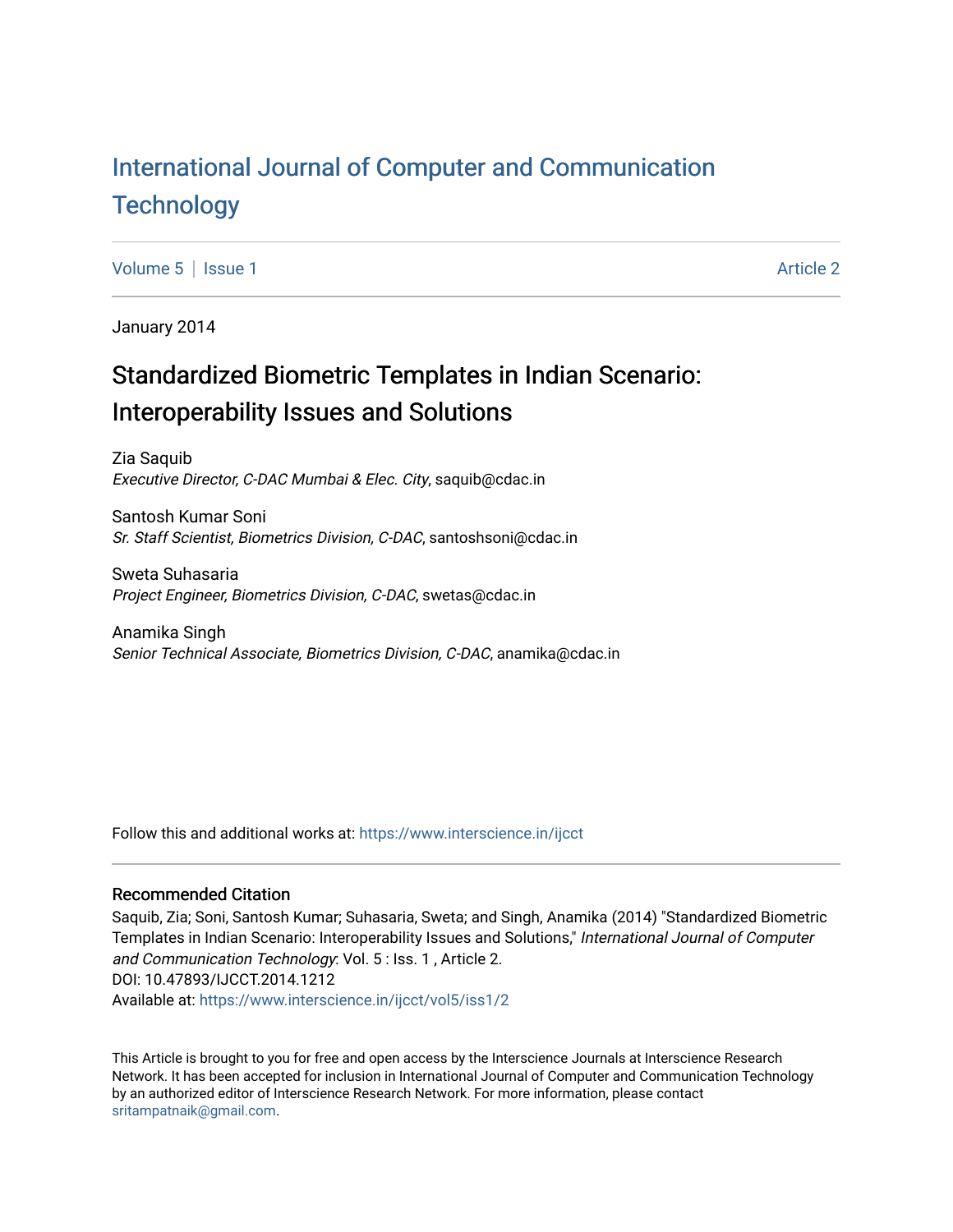# **Standardized Biometric Templates in Indian Scenario: Interoperability Issues and Solutions**

**Zia Saquib**  Executive Director, C-DAC Mumbai & Elec. City saquib@cdac.in

**Santosh Kumar Soni**  Sr. Staff Scientist, Biometrics Division, C-DAC santoshsoni@cdac.in

#### **ABSTRACT**

*The compelling need for establishing the identity of a person is becoming critical in our vastly interconnected society. Biometrics is beginning to gain wide acceptance as a legitimate method for determining an individual's identity in India. Minutiae features extracted from fingerprint images are widely used for automated fingerprint recognition. The conformance of minutiae templates to standardized data interchange formats and the interoperability of minutiae extraction and comparison subsystems from multiple suppliers are important to prevent proprietary lock-in. Further, just by achieving vendor-neutral fingerprint biometric templates, doesn't guarantee seamless integration and exchange of information amongst different government agencies in India, viz., Aadhaar-enabled citizen services/applications, Seafarers' Identity Cards (ILO-SID) of DG Shipping, State-police AFISs (Automated Fingerprint Identification Systems) etc. One of the key reasons to this interoperability issue is the existence of multiple international standards for generation of minutiae-based fingerprint templates, which are primarily not interoperable.* 

*This paper focuses on conformance and interoperability issues that are likely to arise at the time of integration of such virtually isolated govt. agencies, specifically, in applications like, conducting nation-wide criminal background checks, de-duplication of data, etc. The paper further proposes viable solutions to address these issues.* 

#### **I. INTRODUCTION**

In a fingerprint biometric system, the fingerprint capture subsystem captures a fingerprint image of a subject through a sensor, and outputs this raw image as a biometric sample. The digital image processing subsystem of the system extracts the distinguishing features from a biometric sample. This typically involves quality checks, enhancement, segmentation and feature extraction to ensure that the extracted features are likely to be distinguishing and repeatable. If quality check rejects the received sample/s, control returns to the data capture subsystem to collect a further sample/s. In the case of enrolment, the image processing subsystem creates a template from the extracted biometric features. The

**Sweta Suhasaria**  Project Engineer, Biometrics Division, C-DAC swetas@cdac.in

**Anamika Singh**  Senior Technical Associate, Biometrics Division, C-DAC anamika@cdac.in

templates are stored within an enrolment database held in the data storage subsystem. Each template is associated with details of the enrolled subject. It should be noted that prior to being stored in the enrolment database, templates may be re-formatted into the specified biometric data interchange formats, i.e., standardized templates. Templates may be stored within a personal computer or in a central database. In the matching subsystem, the features from the query template are compared against one or more templates and similarity scores are passed on to the decision subsystem. The similarity scores indicate the degree of fit between the features and template/s compared. The system uses the score to declare, as per the decision policy, the case a Match/Non-Match.

In general, for finger minutiae data, the standardized fingerprint biometric templates remain in one of the following leading standards:

- 1. **ISO/IEC 19794-2:2005 (Information technology Biometric data interchange formats - Part 2: Finger minutiae data):** It provides for interchange of finger minutiae data between sensing, storage and matching systems [3].
- 2. **ILO SID Standards (Standard adopted under the Seafarers' Identity Documents Convention (Revised) (No. 185), 2003):** Finger minutiae-based biometric profile for seafarers' identity documents, wherein, minutiae-based fingerprint biometric technology is incorporated into the SID in accordance with the Seafarers' Identity Documents Convention (Revised), 2003 (No.185) [5][6].
- 3. **ANSI/NIST-ITL 1-2007 (Data Format for the Interchange of Fingerprint, Facial, & Other Biometric Information – Part 1) Type-9:** Type-9 records contain ASCII text describing minutiae and related information encoded from a finger [4].

As these standards are not interoperable among themselves, seamless data exchange across agency boundaries remains a goal rather than a reality. The present paper describes such interoperability issues and presents a template conversion scheme for improving access and information sharing amongst different government agencies within country.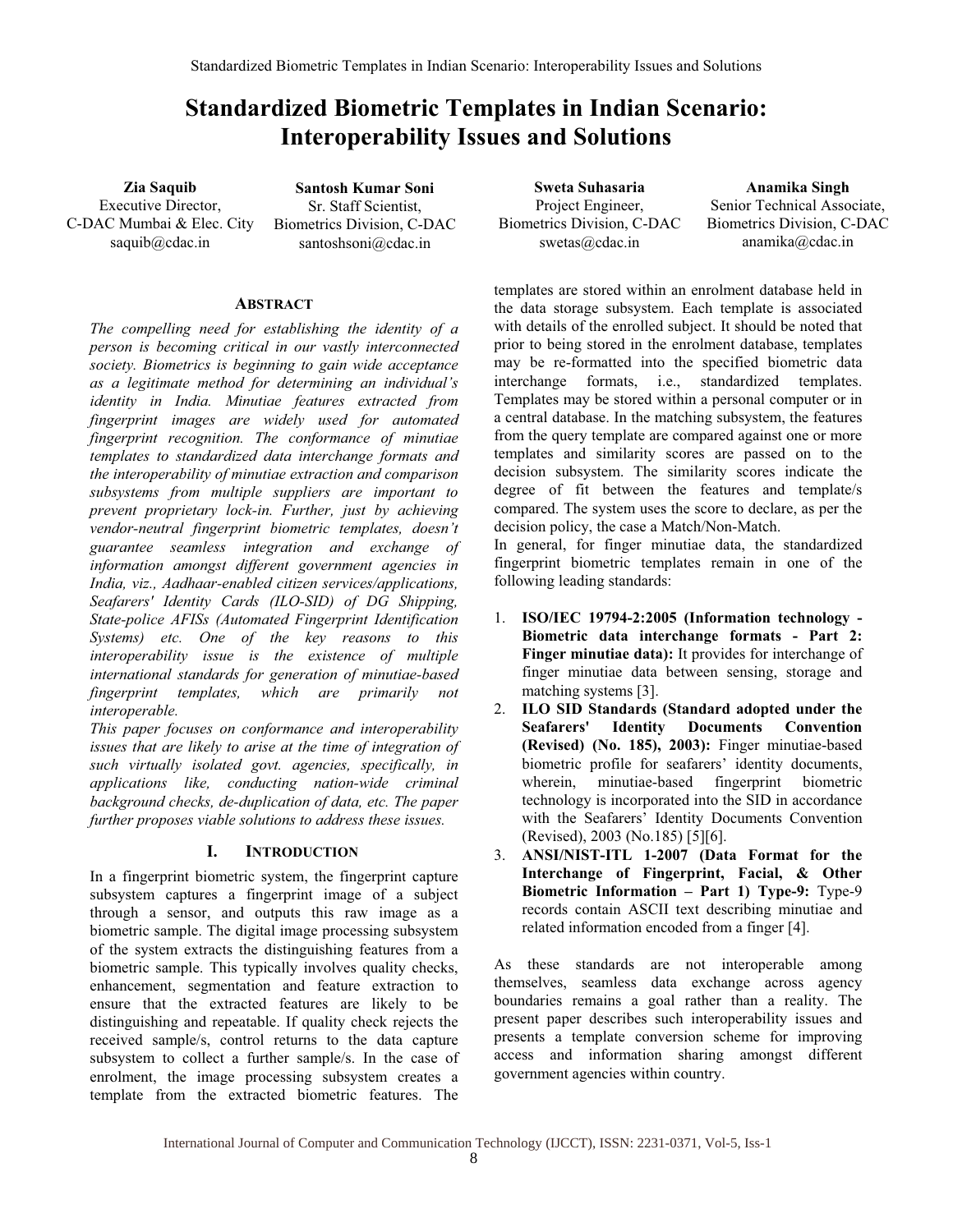### **II. STANDARDS FOR FINGER MINUTIAE DATA: INDIAN SCENARIO**

To effectively exchange identification data across jurisdictional lines or between dissimilar systems implemented by different manufacturers/vendors, a standard was needed to specify a common format for the data exchange. To this end, various national/regional/international standards were developed. The Indian government has specific present/future requirements to use fingerprints for residence permits and other civil services (most of them will be Aadhaarenabled), travel documents (like, ILO-SID for Indian Seafarers'), Criminal services (ex: State-police AFISs) etc. Consequently, there is an urgent need to ensure the interoperability of fingerprint biometrics within country across heterogeneous systems, as shown in Figure 4. Following are the target standards, which are subject matters of this paper:

#### **A. ISO/IEC 19794 Part 2 (ISO/IEC 19794-2: 2005)**

This standard specifies a concept and data format for representation of fingerprints using the fundamental notion of minutiae. The data format is generic, in that it may be applied and used in a wide range of application areas where automated fingerprint recognition is involved. The standard contains definitions of relevant terms, a description of where minutiae shall be defined, a data format for containing the data, and conformance information. This standard defines "Finger Minutiae Record format", "Normal size Finger Minutiae Card format", and "Compact size Finger Minutiae Card format". However, these formats have different resolution in minutiae coordinates and direction angle. In addition, the information involved in the card format is limited. Furthermore, in the format, the fields of additional information such as fingerprint image size and minutiae quality value is not included. It is easily expected that these differences influence automated fingerprint authentication accuracy in conversion process.

The ISO/IEC 19794-2 (FMR) and ISO/IEC 19794-4 (FIR) data formats are primarily adopted as national eGovernance and Aadhaar standards. Aadhaar, the world's largest identity platform, is all set to transform how Government and Enterprises across various verticals identify and authenticate citizens and customers for various services [10][11]. So, most of the existing/futuristic civil services are going to be based on ISO (FMR) standards.

## **B. ILO-SID**

In June 2003, the ILO (International Labour Office) adopted the Seafarers' Identity Documents Convention (Revised), 2003 (No. 185), which is a revision of the earlier Convention of 1958. The new ILO Convention was communicated to the governments of ILO Members for their consideration with a view to ratification. It will

become binding, as an international treaty, on all Members that ratify it [5].

Like many other countries, Directorate General of Shipping (DG-S), Govt. of India, too aims to issue Biometric ID cards to the Indian Seafarers', as a measure to prevent acts of terrorism that threaten the security of passengers, crews and the safety of ships. The strict adherence of SID to Seafarers' Identity Documents (SID) Convention (Revised), 2003 (No. 185) will ensure the interoperability of the cards amongst all the ports (port area only) across the globe. SIDs de-duplication will be ensured through nationwide background screening (over a 24x7 national electronic database), with a possibility of an extension to conduct criminal background checks too in future. Digitally signed or encrypted BIR (Biometric Information Record) will ensure the biometric data security. The ILO-SID has basically adopted ISO/IEC NC standard (Normal size Finger Minutiae Card format).

## **C. ANSI/NIST-ITL 1-2007 (Type-9)**

This standard, in totality, defines the content, format, and units of measurement for the exchange of fingerprint, palmprint, facial/mugshot, scar mark & tattoo (SMT), iris, and other biometric sample information that may be used in the identification or verification process of a subject. The information consists of a variety of mandatory and optional items, including scanning parameters, related descriptive and record data, digitized fingerprint information, and compressed or uncompressed images [4]. Specifically, Type-9 records contain ASCII text describing minutiae and related information encoded from a finger.

Crime records play a vital role in the scheme of police working for prevention and detection of crime. The Indian Police, over the years, have sought to improve the efficiency of the crime records systems to discharge their responsibilities with greater efficiency and effectiveness. However, in the context of Fingerprint Identification System, the AFIS installed in different states have certain issues involved with them:

- 1. State-AFIS are from different vendors. Most of them have proprietary templates (encoding) & matching algorithms, and thus they lack commonality & interoperability.
- 2. Such non-interoperable systems further result in integration issues while making attempts to integrate them with other police applications.
- 3. Lack of inter-state/inter-AFIS connectivity module and functionality, etc.

Though government has taken several excellent initiatives and brought many incredible projects into reality, these state-AFIS are still not well-connected and appear to be isolated islands. Thus, they all need be wired together to the NCRB (National Crime Records Bureau) through state-of-the-art infrastructure and a common set of standards to be followed by all states, with an easy extension for further connectivity and transactions with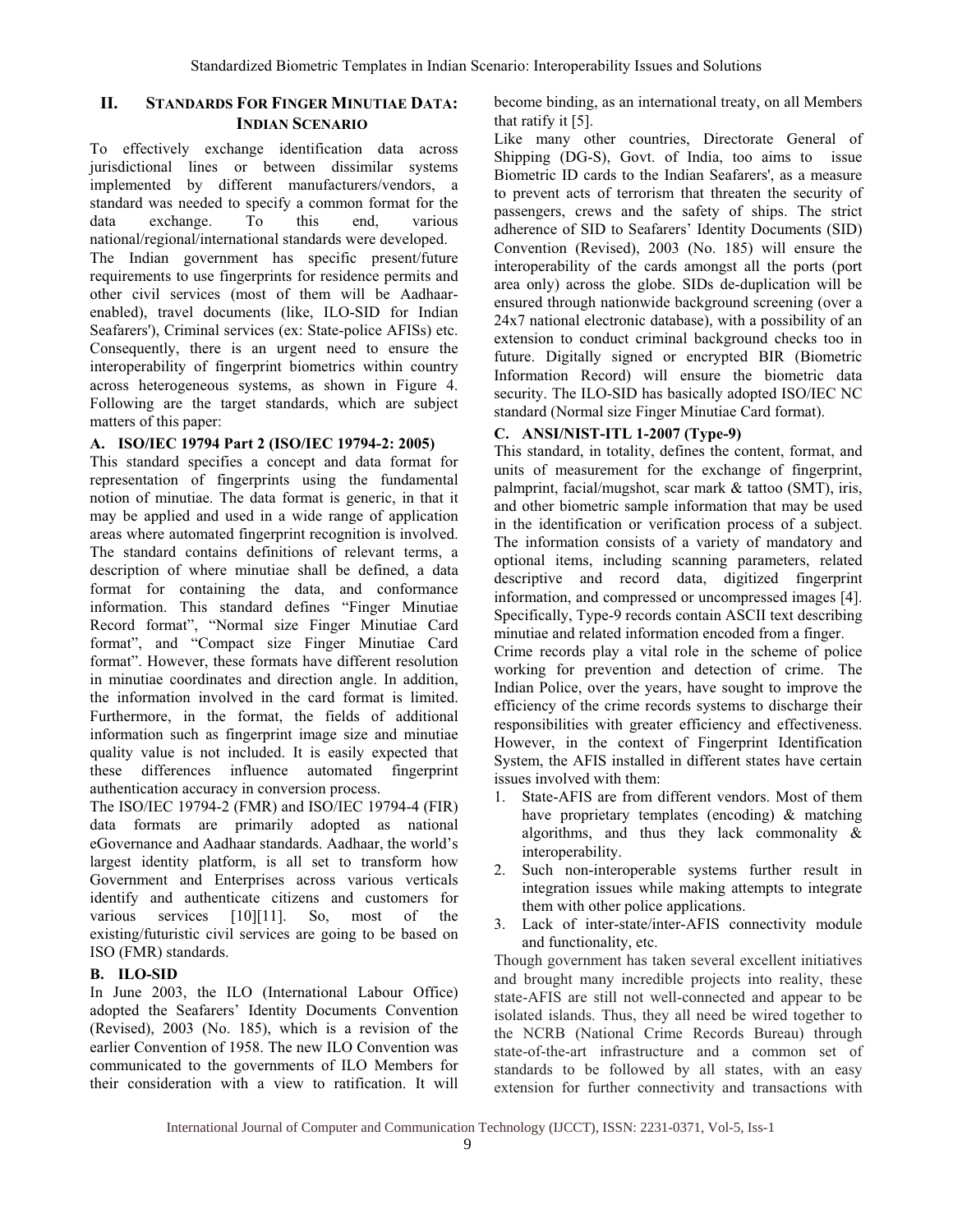INTERPOL, as shown in Figure 1 [8]. The existing/preferred standard is ANSI/NIST-ITL 1- 2000/2007 or higher.

# **III. INTEROPERABILITY ISSUES WITH STANDARDS FOR FINGER MINUTIAE DATA**

The problems and influence on the authentication accuracy of the system in accepting the data formats in ISO/IEC 19794-2 (Record Format, Normal Size Card Format, and Compact size Card Format) and ANSI/NIST-ITL 1-2007 were examined in [1]. From experimental results, as in [1], the EERs (Equal Error Rates) of the ISO/IEC 19794-2 formats become slightly worse than that of the ANSI/NIST format. The degradation of EERs of the Record format, Card format (Normal size), and Card format (Compact size) are  $0.1\%$ ,  $0.1\%$ , and  $0.77\%$ respectively.

#### **Key Problems Noticed in Converting Finger Minutiae Formats with respect to ISO/IEC 19794-2, ILO-SID and ANSI/NIST-ITL 1-2007 Type-9:**

- Security agencies, in general, follow ANSI/NIST standards, whereas, national eGovernance and Aadhaar follows ISO/IEC 19794 (Part 2 and Part 4) standards.
- x ILO-SID is a special case of ISO "Normal Size Card Format" with a different header structure than ISO.
- In ILO-SID, there is a limitation with respect to the number of maximum minutiae extracted from the fingerprint image that are captured in conversion and authentication processes.
- The origin of the coordinate system of the ISO/IEC19794-2 and ILO-SID formats is the upper left corner of the original image with X increasing to the right and Y increasing downward. In contrast, the origin of the ANSI/NIST format is the lower left corner.
- In ANSI/NIST, the angle of minutiae direction has the highest resolution: from 1° to 360°, whereas, in ISO/IEC19794-2 and ILO-SID formats, it is 1.40625° (360/256). So, there remains a conversion error caused by converting from 1° to 1.40625°.
- The number of bytes allocated for the storage of one minutia in ISO/IEC19794-2 is 6 bytes (binary), whereas, in ILO-SID, it is 5 bytes (binary). For ANSI/NIST, the field type is ASCII/Text and not binary.

As per the definition of the angle  $\theta$  of minutia direction of each format, the resolution of the angle is same in ISO & ILO-SID formats, whereas, it is different in ANSI/NIST format. Therefore, as compared to ANSI/NIST, the ISO/IEC19794-2 and ILO-SID formats have errors in the angle conversion.

#### **IV. PROPOSED SOLUTION**

The standard fingerprint templates represent the fingerprints in a compact and interoperable manner. There are several international/regional/national standards available for fingerprint representation in an automated system. As per current scenario in our country, few of them are discussed in Sec. II. In order to make these standards interoperable, the paper proposes a solution, wherein, the standardized fingerprint templates from one disjoint system/agency are intercepted in-between by the template conversion routine for inter-conversion to the desired format specified by the intended recipient agency, as shown in Figure 2, 3 and 5. This intermediate interconversion scheme will positively improve the information sharing amongst the different govt. establishments in India.

This novel fingerprint template converter allows conversion of biometric templates from one standardized format to another, viz. ISO/IEC 19794-4:2005 (FIR: Finger Image Record), ISO/IEC 19794-2:2005 (FMR: Finger Minutiae Record), ANSI/NIST-ITL 1-2007 Type-9 templates, ILO-SID, ANSI/INCITS 378-2004, etc. as shown in Figure 6, 7 and 8. It also supports various image compression algorithms, like: JPEG 2000, PNG, JPEG, are few among others. The fingerprint template converter has a flexible or configurable workflow, like: support for FMR template generation with and without extended dataset etc.

#### **V. CONCLUSION**

By bringing the varied biometric-enabled services, viz. deduplication of Seafarers' identity documents, Criminal and Civil services to one roof of Aadhaar will definitely result in significant improvement in identifying fake and ghost identities, increased solved crimes, inclusion of those without any existing identity documents, improved services through increased transparency, etc.

Seamless and transparent access to such services can only be made possible by making the underlying standards for biometric data interchange formats (for finger minutiae data) interoperable. This would mandate the frequent inter-conversions amongst the dissimilar systems/domains. Such inter-conversions can be achieved through carefully designed plugged-in biometric template converters/routines.

Though such an approach is still in nascent stages in India, in near future, similar unified and monolithic online biometric authentication/identification systems will become a necessity, and thus, a de facto standard for trusted and transparent mean of civil/criminal authentication.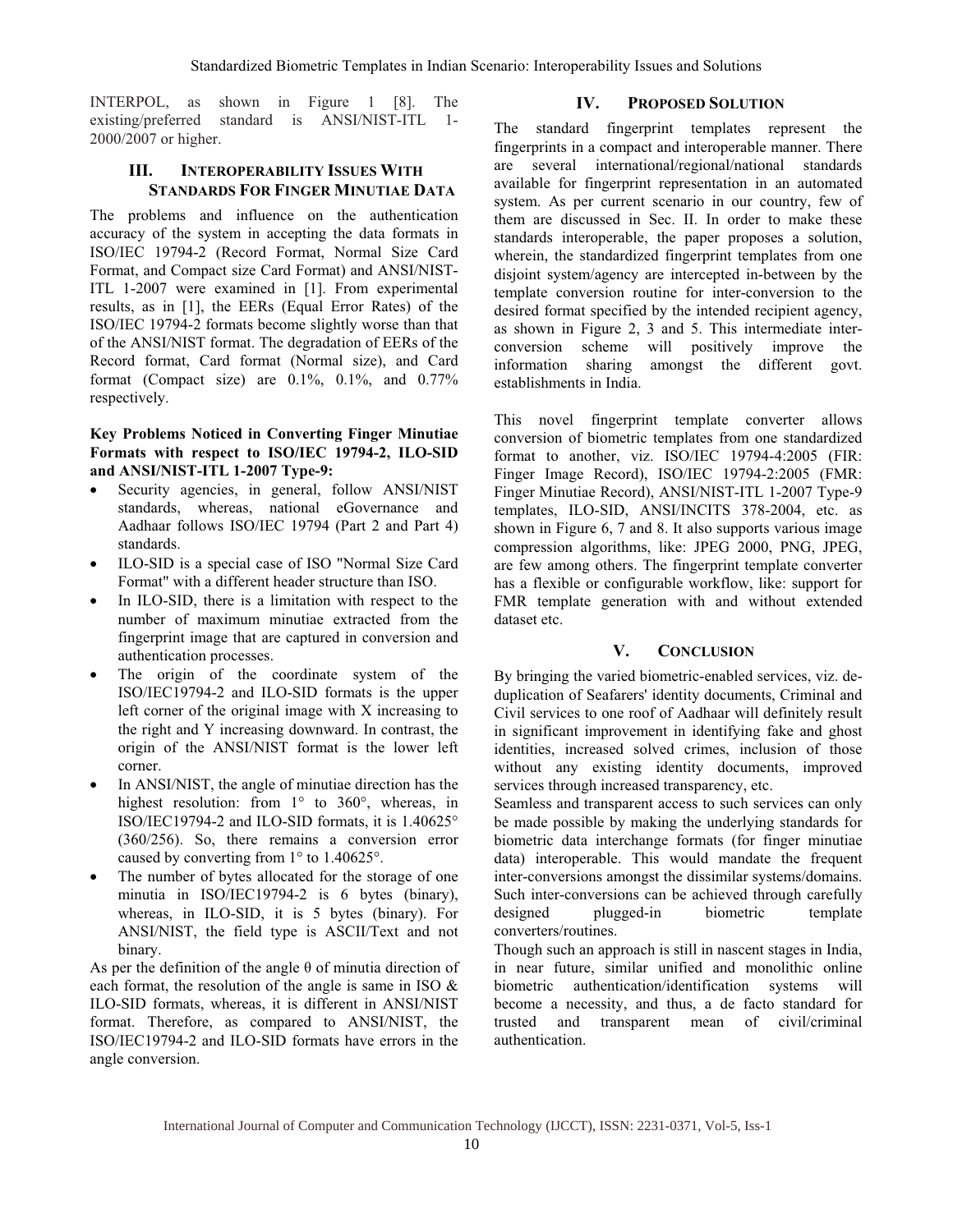#### **KEY REFERENCES**

- [1] Takahiro YOSHIDA, Seiichiro HANGAI, "A Study on Accuracy and Problems in using ISO/IEC 19794-2 Finger Minutiae Formats for Automated Fingerprint Verification (IBPC 2010)", Mar. 2010.
- [2] Bazin A. and Mansfield T., "An Investigation of Minutiae Interoperability, In 5th IEEE Workshop on Automatic Identification Advanced Technologies (AutoID 2007)", Alghero, Italy, June 2007.
- [3] International Standard ISO/EC 19794-2:2005, Information technology - Biometric data interchange formats - Part 2: Finger minutiae data (Committee Drafts).
- [4] Standard ANSI, Information systems Data Format for the Interchange of Fingerprint, Facial, and Scar Mark & Tattoo (SMT) Information, 2007.
- [5] ILO SID-0002 Finger Minutiae-Based Biometric Profile for Seafarers' Identity Documents (ILO SID-0002)
- [6] ILO seafarers' identity documents biometric testing campaign report, Part I. ILO, 2004.
- [7] Standard ANSI INCITS 378:2004, Information technology – Finger minutiae format for data interchange.
- [8] Soni Santosh Kumar , Saquib Zia, Sharma Purushottam (IGP, SCRB, MP Police), "Aadhaarenabled Biometric Authentication/Identification Scheme for Unifying Citizen Services and National Security", International Conference on "Indian Biometric Scenario - Realisation of Opportunity, Experience of UID India", New Delhi, 20-22 Sep. 2011.
- [9] http://www.ilo.org/global/lang--en/index.htm
- [10]http://uidai.gov.in/images/FrontPageUpdates/aadhaarh andbookver1.2.pdf
- [11] http://uidai.gov.in/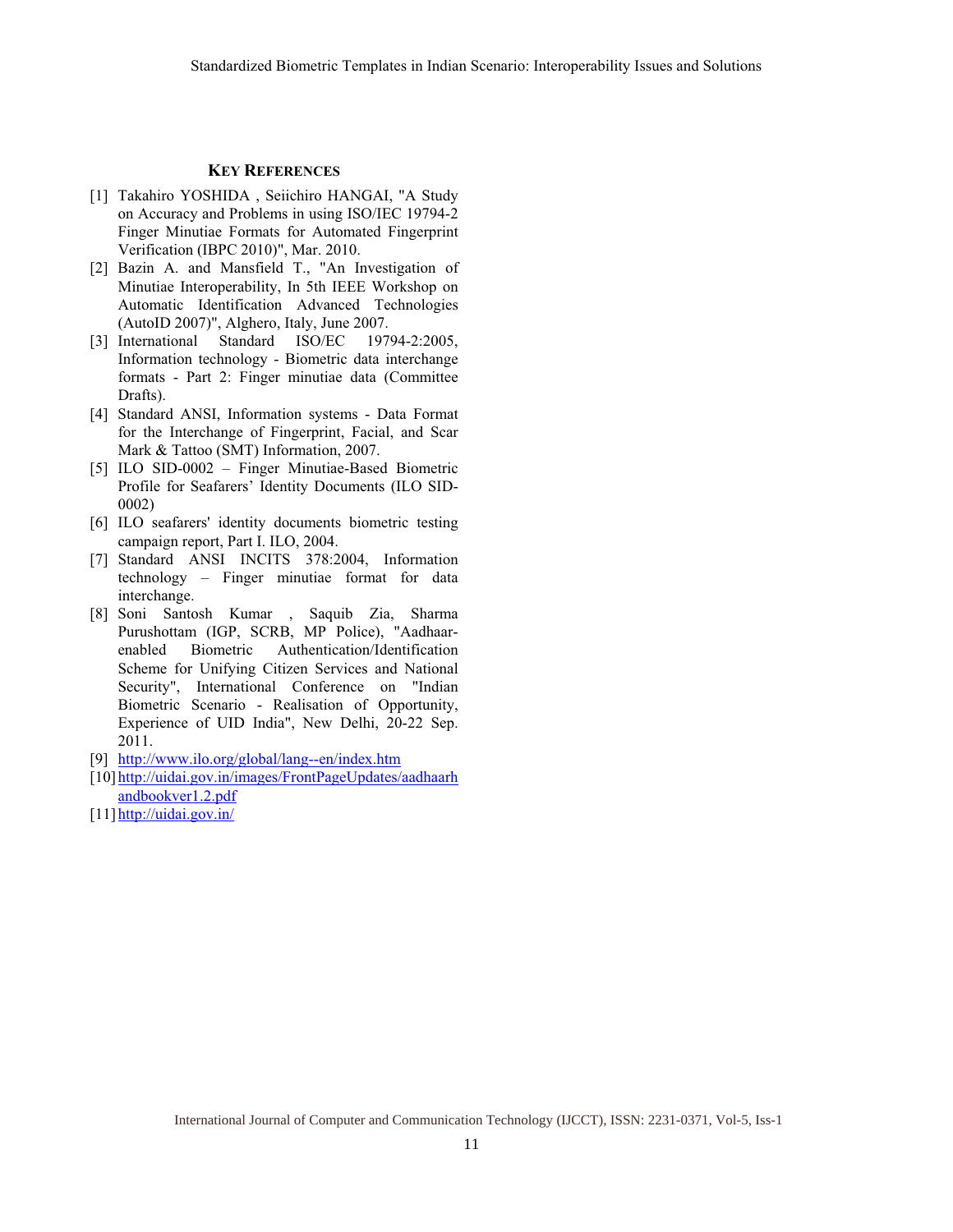

Figure 1. State-AFIS wired to NCRB, connected further to INTERPOL.



Figure 3. C-DAC's Fingerprint Template Converter: ANSI/NIST to ISO.

International Journal of Computer and Communication Technology (IJCCT), ISSN: 2231-0371, Vol-5, Iss-1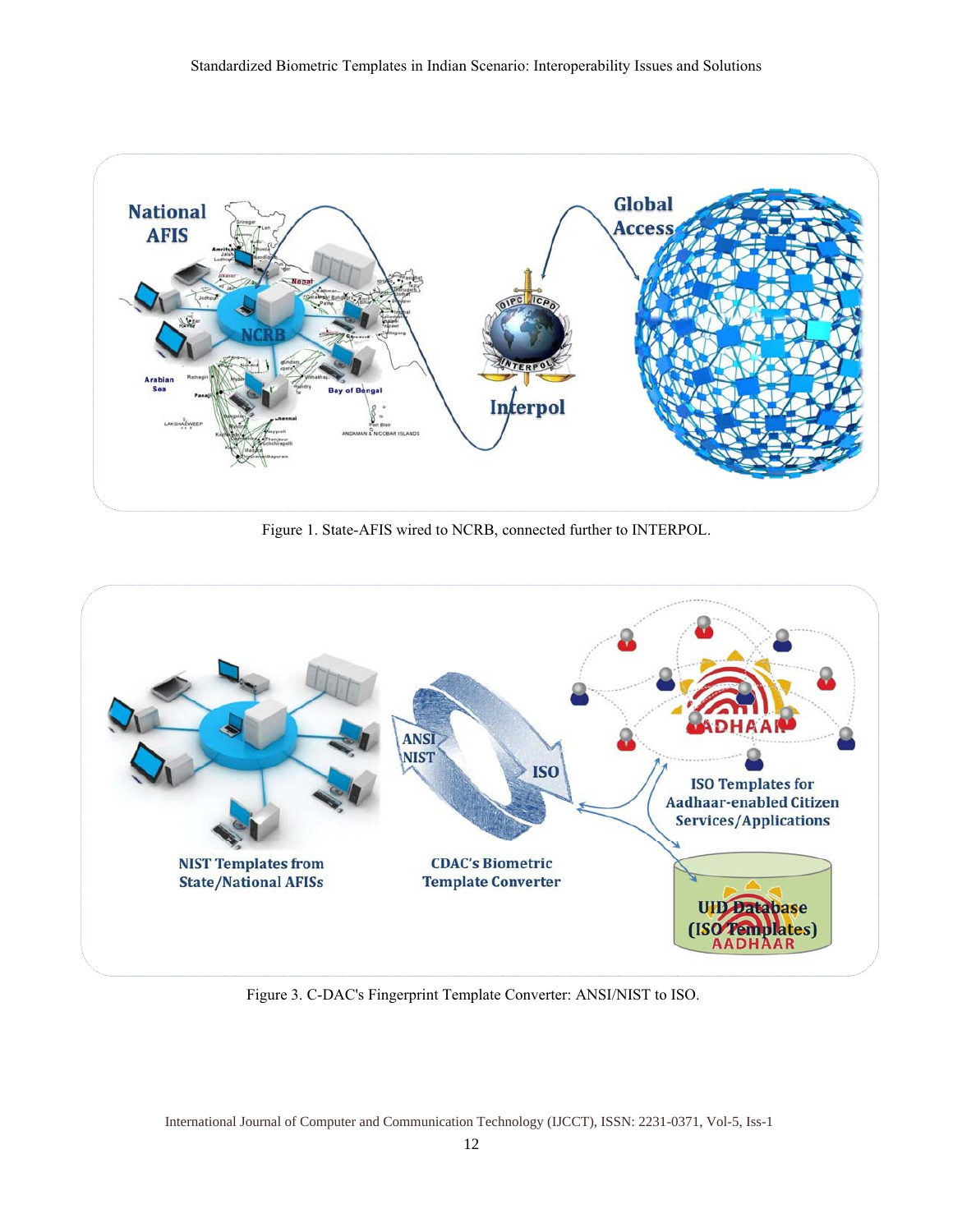





Figure 4. Integration of Virtually Isolated/Dissimilar Systems within the Country.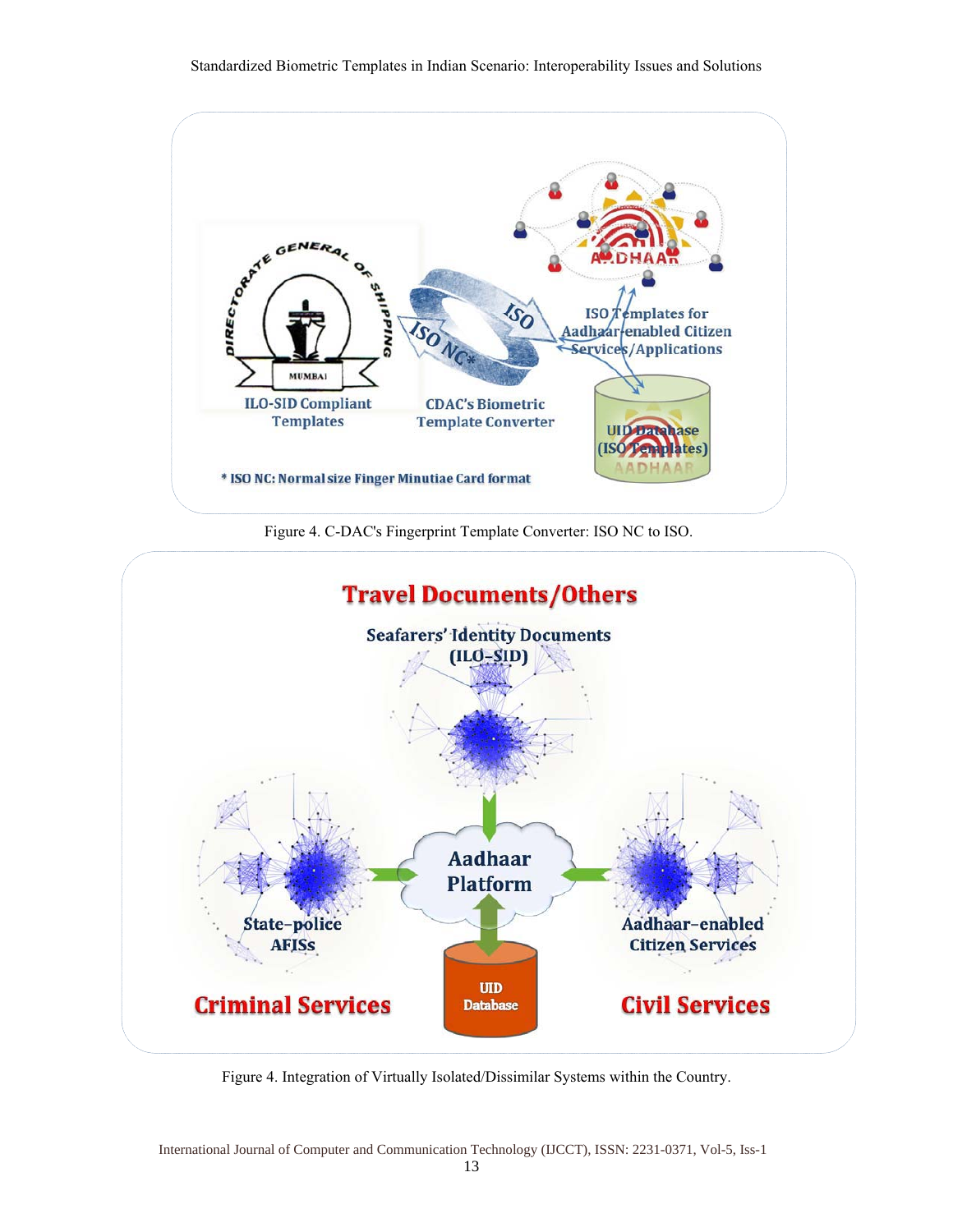

Figure 5. C-DAC's Converter for Inter-conversion of the above Fingerprint Biometric Standards.



Figure 6. C-DAC's Converter: Supported Fingerprint Biometric Standards.